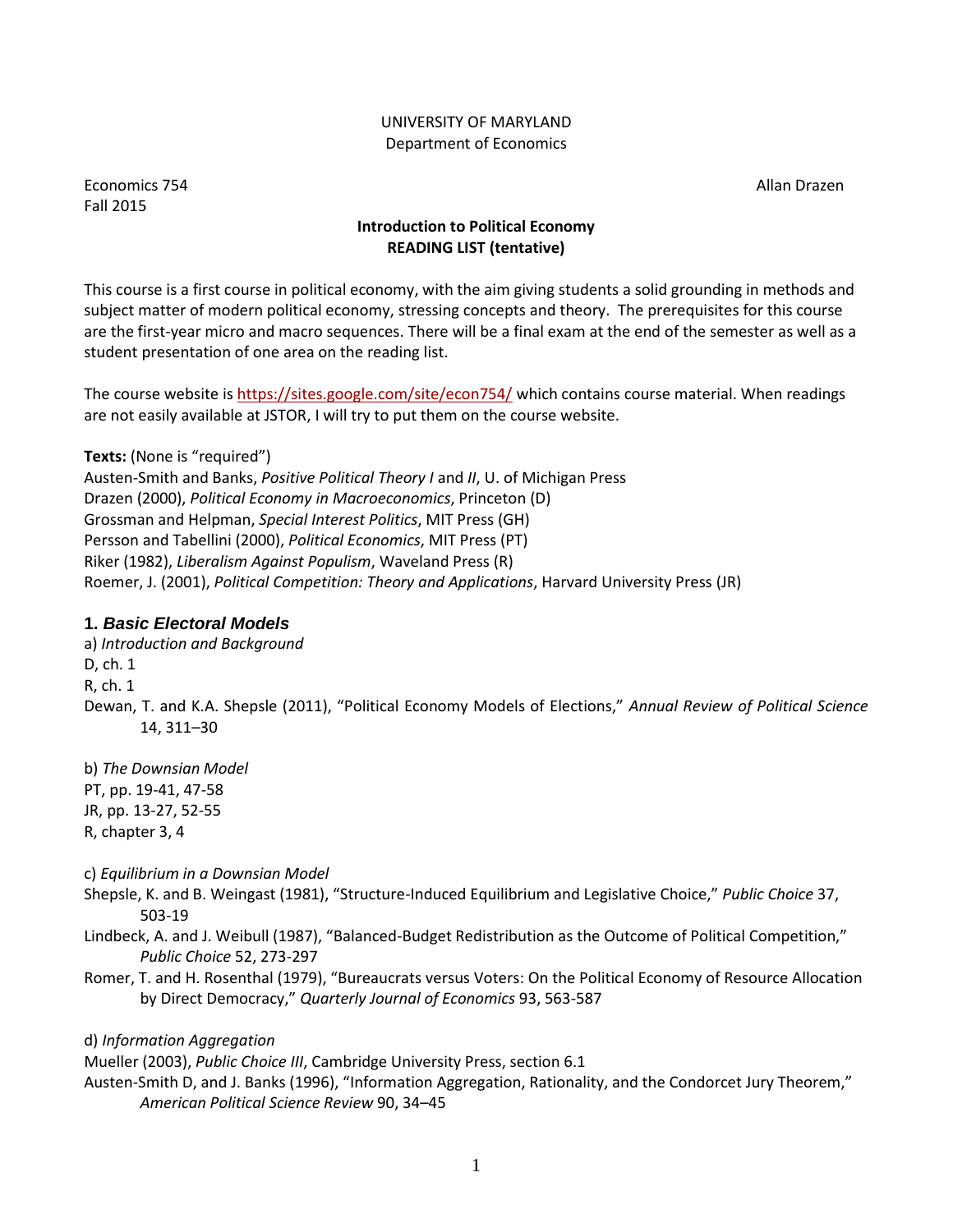- Feddersen, T. and W. Pesendorfer (1997), "Voting Behavior and Information Aggregation in Elections with Private Information," *Econometrica* 65, 1029-1058
- Bouton, L. and M. Castanheira (2010), "One Person, Many Votes: Divided Majority and Information Aggregation," *Econometrica* 80, 43-87

## **2.** *Politicians*

- a) *Representative Democracy*
- GH, sections 2.1, 2.2
- JR, pp. 28-37, 55-72
- Calvert, R. (1985), "Robustness of the Multidimensional Voting Model: Candidate Motivations, Uncertainty, and Convergence," *American Journal of Political Science* 29, 69-95
- Callander, S. (2008), "Political Motivations," *Review of Economic Studies* 75, 671-697
- Kartik, N., and R. P. McAfee (2007), "Signaling Character in Electoral Competition," *American Economic Review* 97, 852–870

## b) *Entry*

- Besley, T. and S. Coate (1997), "An Economic Model of Representative Democracy," *Quarterly Journal of Economics* 112, 85-114
- Osborne, M. and A. Slivinski (1996), "A Model of Political Competition with Citizen-Candidates," *Quarterly Journal of Economics* 111, 65-96
- Lee D., E. Moretti, and M.J. Butler (2004) "Do Voters Affect or Elect Policies? Evidence From the U.S. House," *Quarterly Journal of Economics* 119, 807-59

## c) *Pandering – Bureaucrats vs. Politicians*

Maskin, E. and J. Tirole (2004), "The Politician and the Judge," *American Economic Review* 94, 1034–54

- Canes-Wrone, B., M. Herron, and K. Shotts (2001), "Leadership and Pandering: A Theory of Executive Policymaking," *American Journal of Political Science* 45,532–50.
- Alesina, A. and G.Tabellini (2007) "Bureaucrats or Politicians? Part I: A Single Policy Task," *American Economic Review* 97, 169‐179
- Besley, T. and S. Coate (2003), "Elected versus Appointed Regulators: Theory and Evidence," *Journal of the European Economics Association* 1, 1176-1206

# **3.** *Political Agency and Accountability*

a) *Moral Hazard*

Ferejohn, J. (1986), "Incumbent Performance and Electoral Control," *Public Choice* 50, 5-26.

Besley (2006), *Principled Agents: Motivation and Incentives in Politics*, Oxford, Chapter 3

Austen-Smith D. and J. Banks (1989), "Electoral Accountability and Incumbency," in P.C. Ordeshook (ed.) *Models of Strategic Choice in Politics*, Ann Arbor: Univ. Mich. Press

b) *Selection*

- Banks, J. and R. Sundaram (1993), ""Adverse Selection and Moral Hazard in a Repeated Elections Model," in Barnett, ed*. Political Economy: Institutions, Information, Competition, and Representation*, Cambridge, UK: Cambridge University Press
- Fearon, J. (1999), "Electoral Accountability and Control of Politicians: Selecting Good Types Versus Sanctioning Poor Performance," in Przeworski, Stokes, and Manin (eds.) *Democracy, Accountability, and Representation*, Cambridge, UK: Cambridge Univ. Press

Aruoba, B., A. Drazen, and R. Vlaicu (2015), "A Structural Model of Electoral Accountability," working paper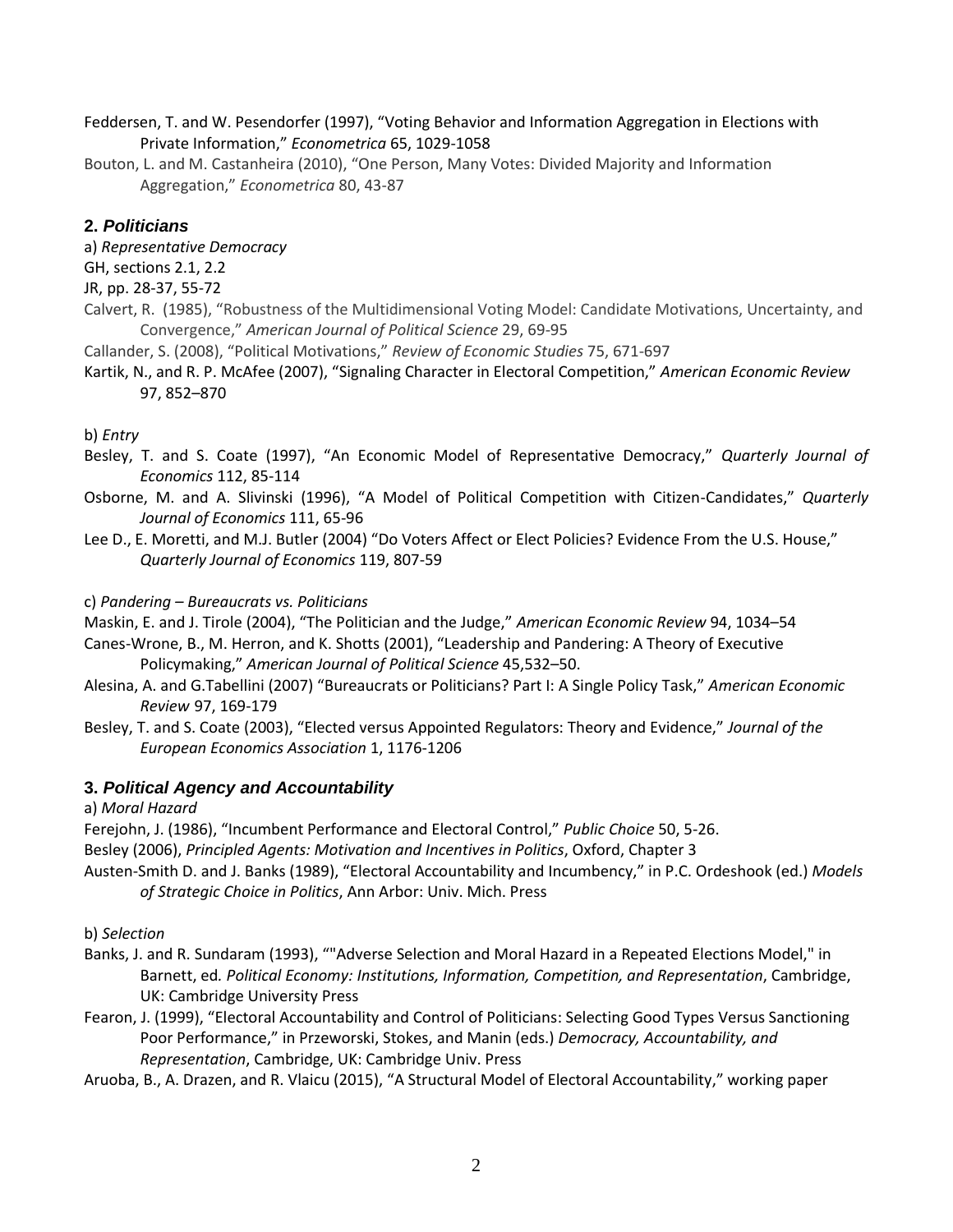## **4.** *Participation and Turnout*

GH, sect. 3.1

Palfrey, T. and H. Rosenthal (1985), "Voter Participation and Strategic Uncertainty," *American Political Science Review* 79, 62-78

Feddersen, T. and W. Pesendorfer (1996), "The Swing Voter's Curse," *American Economic Review* 86, 408-24

- Coate, S. and M. Conlin (2004), "A Group Rule-Utilitarian Approach to Voter Turnout: Theory and Evidence," *American Economic Review* 94, 1476-1504
- Feddersen, T. and A. Sandroni (2006), "A Theory of Participation in Elections," *American Economic Review* 96, 1271-1282

## **5.** *Applications*

a) *Credibility of Monetary Policy*

D, pp. 175-207

- Backus, D. and J. Driffill (1985), "Inflation and Reputation," *American Economic Review* 75, 530-38
- Vickers, J. (1986), "Signaling in a Model of Monetary Policy with Incomplete Information," *Oxford Economic Papers* 38, 443-55
- Rogoff, K., (1987), "Reputational Constraints on Monetary Policy," *Carnegie-Rochester Conference Series on Public Policy* 26, 141-181
- Drazen, A. and P. Masson (1994), "Credibility of Policies versus Credibility of Policymakers," *Quarterly Journal of Economics* 109, 735-54

### b) *Political Budget Cycles (Career Concerns)*

- Hölmstrom, B. (1999) "Managerial Incentive Problems: A Dynamic Perspective," *Review of Economic Studies* 66, 169-82. (See also Dewatripont, Jewett, and Tirole, "The Economics of Career Concerns: Part I," and "The Economics of Career Concerns: Part II," in same issue)
- Rogoff, K. (1990), "Equilibrium Political Budget Cycles," *American Economic Review* 80, 21-36
- Brender, A. and A. Drazen (2005), "Political Budget Cycles in New Versus Established Democracies" *Journal of Monetary Economics* 52
- Brender, A. and A. Drazen (2008), "How Do Budget Deficits and Economic Growth Affect Reelection Prospects? Evidence from a Large Panel of Countries," *American Economic Review* 98, 2203-20

## **6.** *Legislatures*

a) *Legislative Bargaining* 

Baron, D. and J. Ferejohn (1989), "Bargaining in Legislatures," *American Political Science Review* 83, 1181-1026 Austen-Smith, D. and J. Banks (1988), "Elections, Coalitions and Legislative Outcomes," *American Political* 

*Science Review* 82, 405-422

- Baron, D. (1991), "A Spatial Bargaining Theory of Government Formation in Parliamentary Systems," *American Political Science Review* 85, 137-164.
- Baron, D. (1993), "Government Formation and Endogenous Parties," *American Political Science Review* 87, 34- 47.
- Baron, D. and D. Diermeier (2001), "Elections, Governments, and Parliaments in Proportional Representation Systems." *QJE* 116, 933-967

b) *Legislative Rules*

- Diermeier, D. and T. Feddersen (1998), "Cohesion in Legislatures and the Vote of Confidence Procedure," *American Political Science Review* 92, 611-623
- Dziuda, W. and A. Loeperz "Dynamic Collective Choice with Endogenous Status Quo," forthcoming *Journal of Political Economy*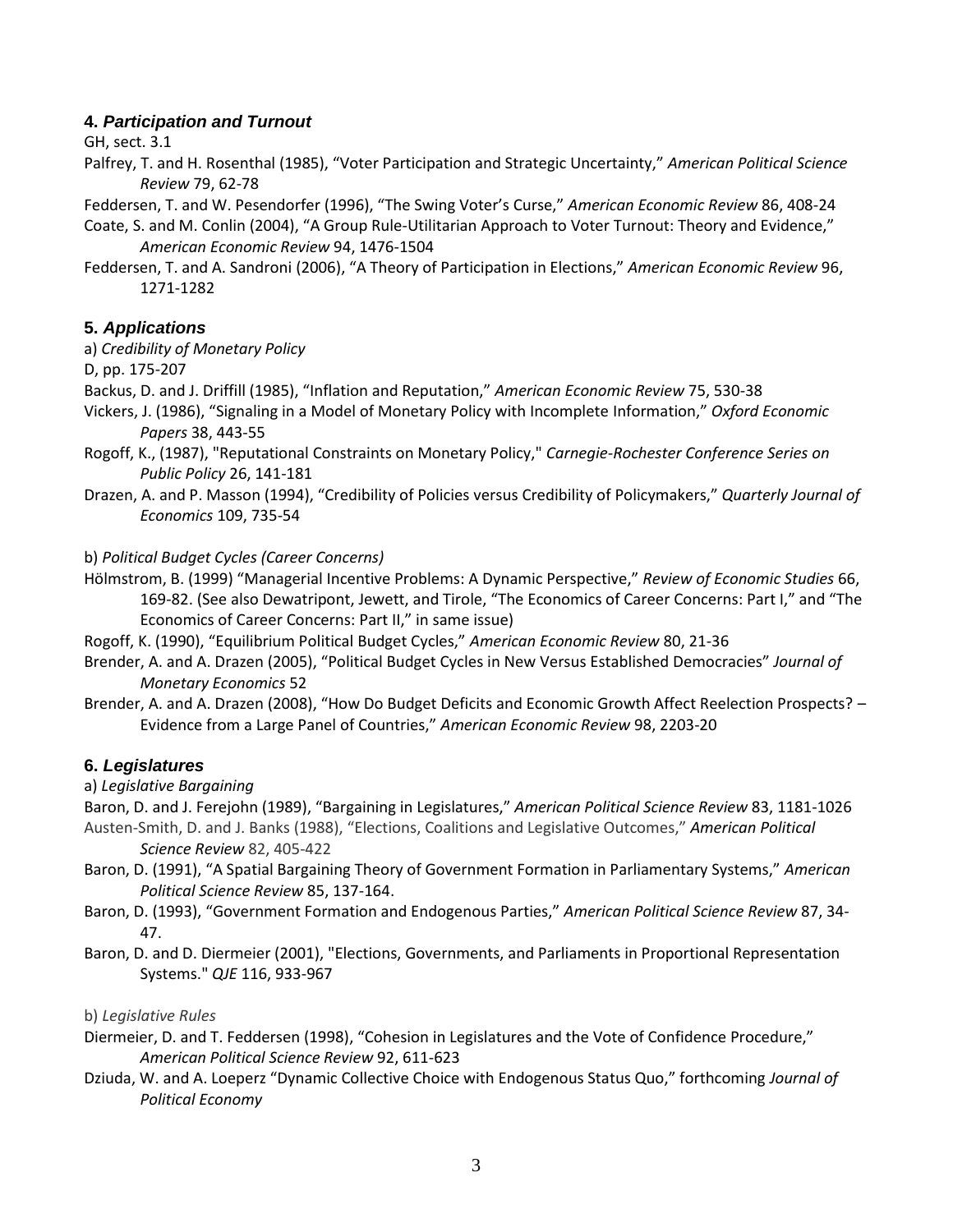- Gilligan, T. and K. Kreihbel (1987), "Collective Decision-making and Standing Committees: An Informational Role for Restrictive Amendment Procedures." *Journal of Law, Economics and Organization* 3, 287-335
- Persson, T., G. Roland and G. Tabellini (1997), "Separation of Powers and Political Accountability," *Quarterly Journal of Economics* 112, 1163-1202

c) *Legislative Dynamics*

Battaglini, M. and S. Coate (2008), "A Dynamic Theory of Public Spending, Taxation and Debt," *American Economic Review* 98, 201-36

Drazen, A. and E. Ilzetzki (2014), "Kosher Pork," working paper

## **7.** *Special Interest Politics*

a) *Redistribution*

D, ch. 8

Tabellini, G. (1991), "The Politics of Intergenerational Redistribution," *Journal of Political Economy* 99, 335-57 Coate, S. and S. Morris (1995), "On the Form of Transfers to Special Interests," *Journal of Political Economy* 103, 1210-35

### b) *Resistance to Policy Change*

- Fernandez, R. and D. Rodrik (1991), "Resistance to Reform: Status Quo Bias in the Presence of Individual Specific Uncertainty," *American Economic Review* 81, 1146-55
- Jain, S. and S. Mukand (2003), "Redistributive Promises and the Adoption of Economic Reform," *American Economic Review* 93, 256-64

Alesina, A. and A. Drazen (1991), "Why are Stabilizations Delayed?," *American Economic Review* 81, 1170-88

#### c) *Lobbying*

Grossman and Helpman, *Special Interest Politics*, MIT Press, ch. 7, 8, 9

Drazen, A. and N. Limão (2008), "A Bargaining Theory of Inefficient Redistribution Policies," *International Economic Review* 49, 621-57

GH Ch. 4, 5, 6

## d) *Campaign Financing*

Ansolabehere, Stephen, J. de Figueiredo, J. Snyder, 2003, "Why Is There So Little Money in U. S. Politics?," *Journal of Economic Perspectives* 17, 105- 130

Coate, S. (2004), "Pareto Improving Campaign Finance Policy," *American Economic Review* 94, 628-55 Prat, A. (2002), "Campaign Advertising and Voter Welfare," *Review of Economic Studies* 69, 999–1018

## **9.** *Political Parties*

Krehbiel, K. (1993),"Where's the Party?," *British Journal of Political Science*, 23(1):235-66.

Snyder, J. and M. Ting (2002) "An Informational Rationale for Political Parties," *American Journal of Political Science*, 46, 90-110

Caillaud, B. and J Tirole (2002), "Parties As Political Intermediaries," *Quarterly Journal of Economics* 117, 1453-89 Diermeier, D. and R. Vlaicu (2011) "Parties, Coalitions, and the Internal Organization of Legislatures," *American Political Science Review* 105, 359-380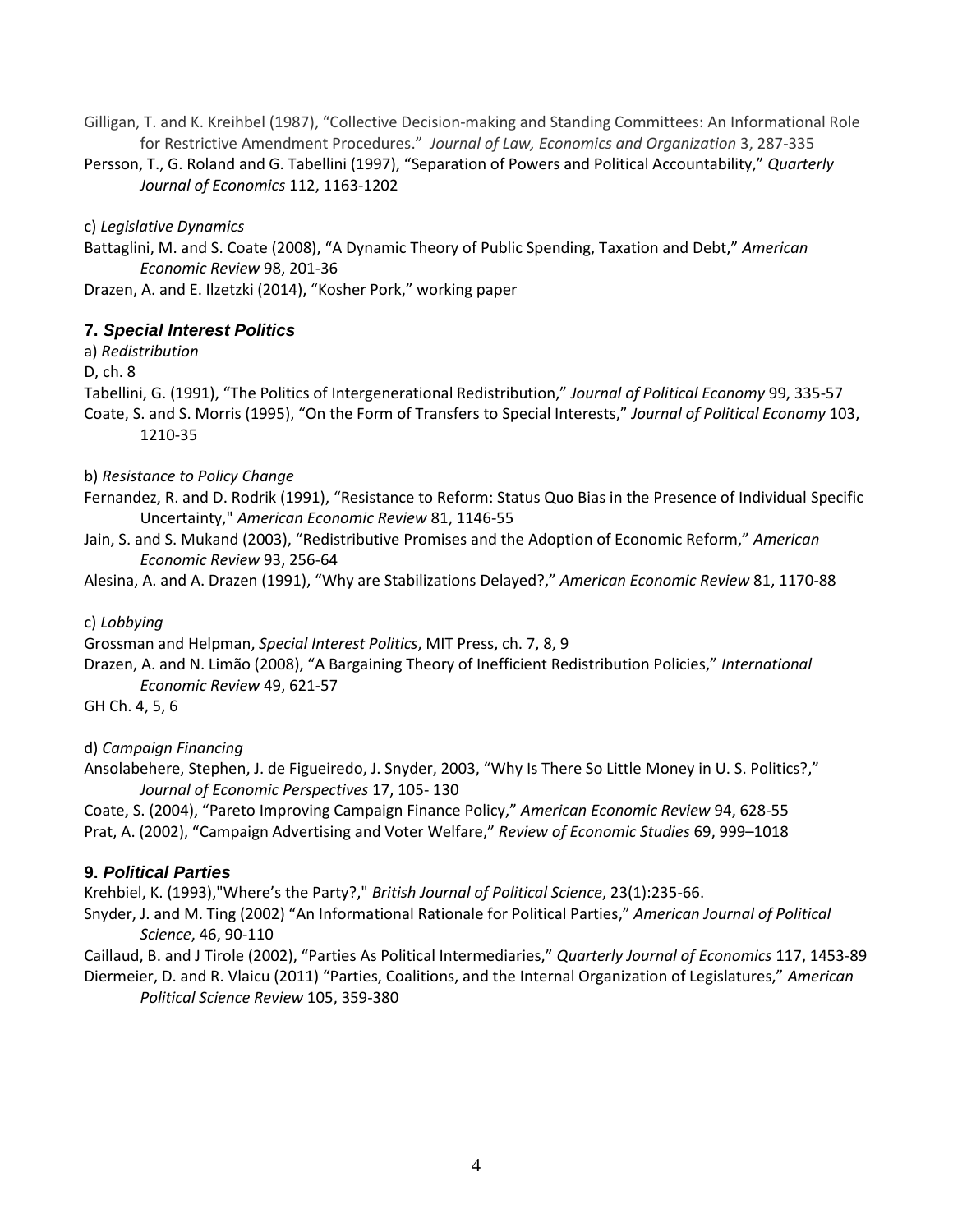# **SOME TOPICS NOT COVERED (FYI if you're interested. Some may be covered in 756)**

#### **Comparative Electoral Systems**

Roger Myerson (1999) "Theoretical Comparisons of Electoral Systems," 1998 Schumpeter Lecture, *European Economic Review* 43, 671-97

- Myerson, R. (1993), "Incentives to Cultivate Favored Minorities under Alternative Electoral Systems," *American Political Science Review*, 87, 856-869
- Alessandro Lizzeri and Niccolo Persico (2001), "The Provision of Public Goods under Alternative Electoral Incentives," *American Economic Review* 91, 225-239.
- Gary Cox (1987), "Electoral Equilibria under Alternative Voting Institutions," *American Journal of Political Science* 31, 82-108
- Persson, T., Roland, G. and G. Tabellini (2000), "Comparative Politics and Public Finance," *Journal of Political Economy* 108, 1121-1161

Smart, M. and D. Sturm, "Term Limits and Electoral Accountability," forthcoming *Journal of Public Economics*.

### **Federalism**

- Epple, D. and A. Zelenitz (1981), "The Implications of Competition among Jurisdictions: Does Tiebout Need Politics?" *Journal of Political Economy* 89, 1197-1217
- Dixit, A. and J. Londregan (1998), "Fiscal Federalism and Redistributive Politics," *Journal of Public Economics* 68 (2):153-180
- Persson, T. and G. Tabellini (1996), "Federal Fiscal Constitutions: Risk Sharing and Redistribution," *Journal of Political Economy* 104, 979-1009
- Persson, T. and G. Tabellini (1996), "Federal Fiscal Constitutions: Risk Sharing and Moral Hazard," *Econometrica* 64, 623-646

#### **Nondemocratic Politics**

- Bueno de Mesquita, B., A. Smith, R. Siverson, and J. Morrow (2003), *The Logic of Political Survival*, Cambridge: MIT Press
- Robert Bates, Avner Greif, and Smita Singh (2002), "Organizing Violence," *Journal of Conflict Resolution* 46 (5): 599-628

#### **Threats to Democracy**

- Acemoglu, D. and J. Robinson (2000), "Why Did the West Extend the Franchise?," *Quarterly Journal of Economics* 115, 1167-1199.
- Lizzeri, A. and N. Persico (2004), "Why Did the Elites Extend the Suffrage?," *Quarterly Journal of Economics* 119, 707-765.
- Acemoglu, D. and J. Robinson (2006) *Economic Origins of Dictatorship and Democracy*, New York; Cambridge University Press
- Brender, A. and A. Drazen (2009), "Consolidation of New Democracy, Mass Attitudes, and Clientelism," *American Economic Review Papers and Proceedings* 99, 304-9
- Fearon, J. (2011), "Self Enforcing Democracy," *Quarterly Journal of Economics* 126, 1661-1704

#### **Inclusive vs. Extractive Political Systems**

Bates, R. (1981), *Markets and States in Tropical Africa*, Berkeley: University of California Press

- Acemoglu, D. and J. Robinson (2000), "Political Losers as a Barrier to Economic Development," *American Economic Review* 90, 126-30
- Acemoglu, D., S. Johnson, and J. Robinson (2001). "The Colonial Origins of Comparative Development: An Empirical Investigation," *American Economic Review* 91, 1369– 1401. (see also Albouy, D. (2012) "The